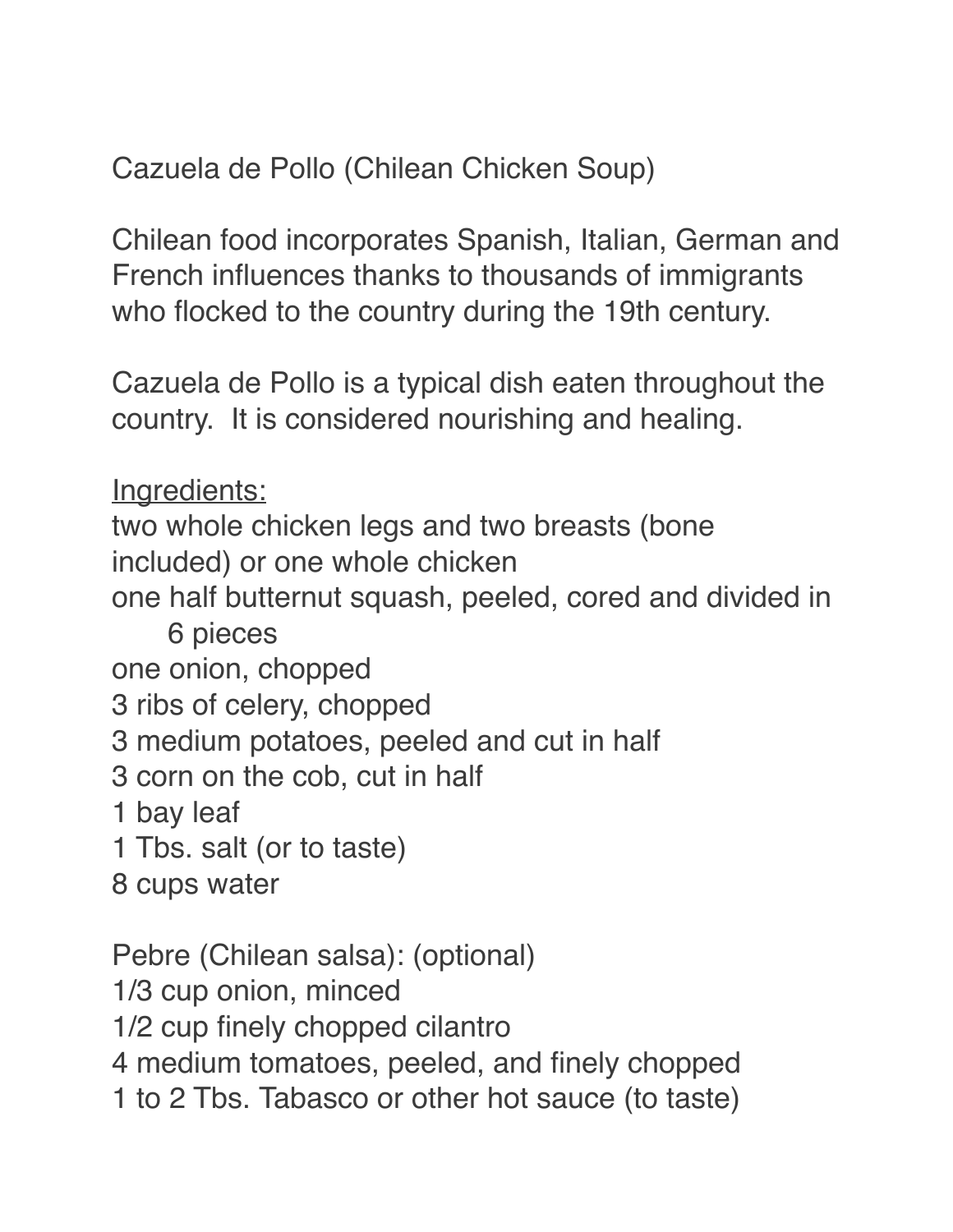2 Tbs. vegetable oil 1 Tbs. fresh lemon juice 1 garlic clove, minced (optional) 2 tsp. salt, divided

Step One:

If using a whole chicken, cut in parts, removing legs and breast. Set carcass and wings aside (I bake these at 400 degrees while the soup is cooking). Remove the skin from the legs and breast. Put the chicken pieces in a pot, cover with water and bring to a boil. Let it boil for 5 minutes, removing scum as it comes to the surface. Drain the chicken, rinse with cold water, and wash the pot.

Return the chicken to the pot. Add chopped onion, celery, potatoes, corn, squash, salt and bay leaf. Add 8 cups water (add more or less depending on size of your pot) so that all veggies and chicken are covered.

Bring to a boil, turn heat to low and simmer for one hour.

\*\*\*\*\*\*\*\*\*\*\*\*\*\*\*\*\*\*\*\*\*\*\*\*\*\*\*\*\*\*\*\*\*\*\*\*

Directions for pebre (salsa):

Mince the onions and sprinkle with one teaspoon of salt and let them sit while you prepare the other ingredients. Press them gently in a sieve and rinse them well in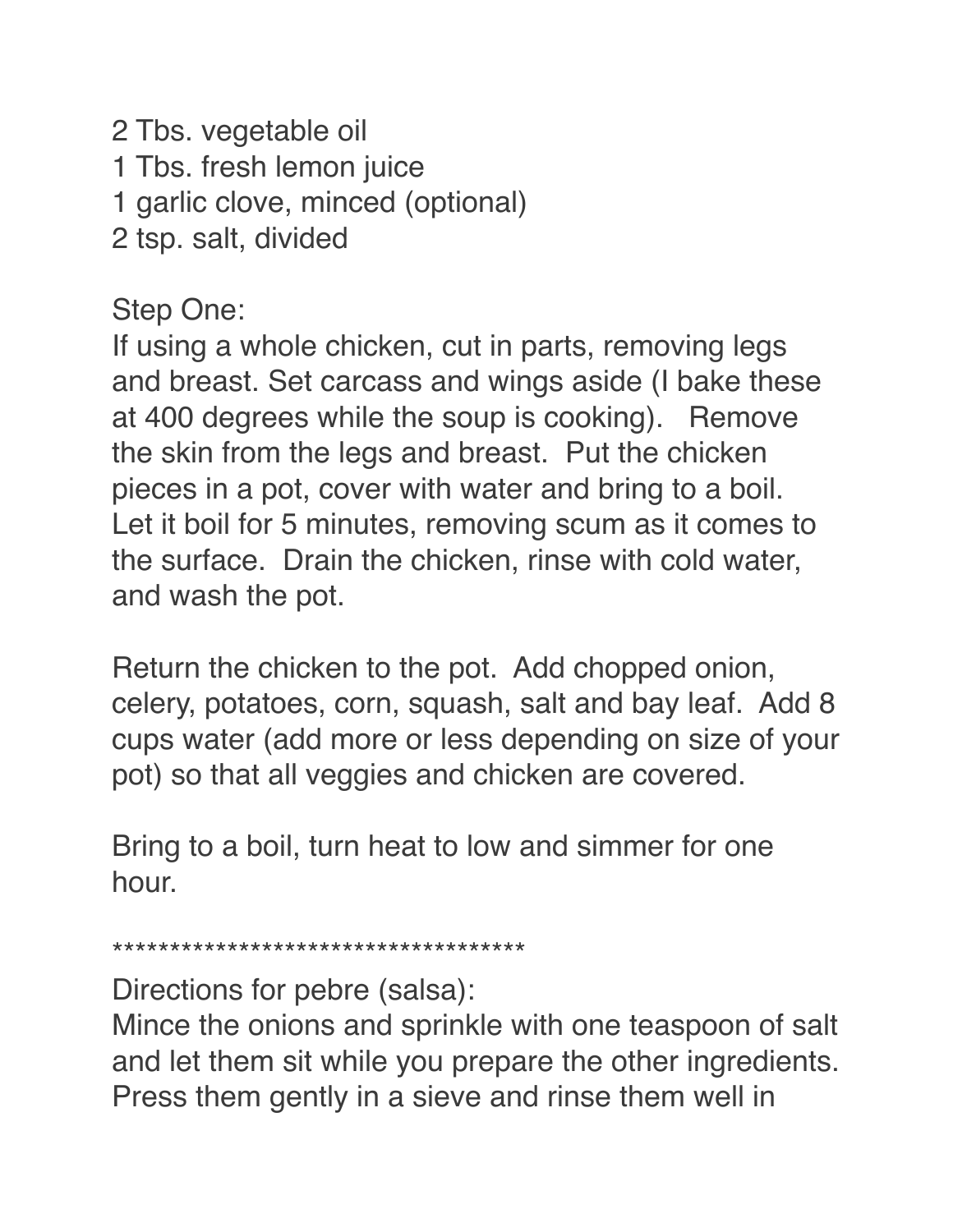running water. This helps soften the onion's texture and flavor.

Mix all of the ingredients together in a medium bowl and season with remaining 1 tsp salt.

\*\*\*\*\*\*\*\*\*\*\*\*\*\*\*\*\*\*\*\*\*\*\*\*\*\*\*\*\*\*\*\*\*\*

When the soup is ready, serve in individual bowls, making sure each bowl has a piece of corn, potato, squash and some chicken.

Serve with pebre (salsa) and bread.

Enjoy!

Grocery list: one whole chicken (or two whole chicken legs and two breasts with bone) one butternut squash two onions 3 medium potatoes 3 ears of corn (fresh or frozen) one bunch celery bay leaf 4 tomatoes one bunch cilantro Tabasco or other hot sauce